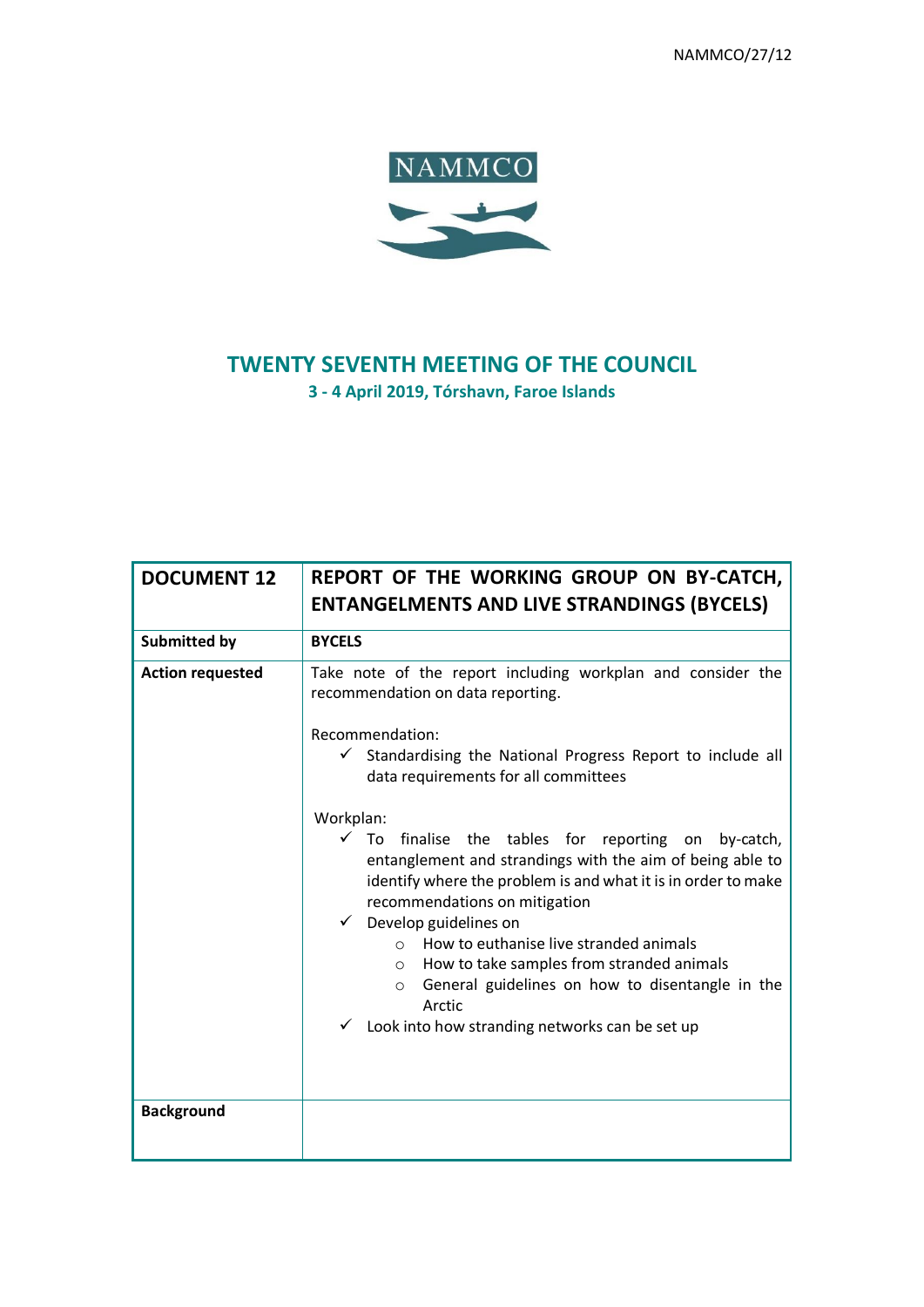## 1. MEMBERS AND MEETINGS

BYCELS held one physical meeting on 30 November 2018 and one skype meeting jointly with Committee on Inspection and Observation (CIO) and Committee on Hunting Methods (CHM) on 14 March 2019 since NAMMCO 26.

Committee members: Guðni Magnús Eiríksson (Iceland), Kathrine A. Ryeng and Hild Ynnesdal (Norway), Nette Levermann (Greenland) and Signar Petersen (Faroe Islands).

Outgoing Chair: Kathrine A. Ryeng Incoming Chair: Guðni Magnús Eiríksson

The next meeting is scheduled for 2019, date to be confirmed.

### 2. OVERVIEW OF MAIN DISCUSSIONS AND DECISSONS

#### **1.1 Standardising of data requests and submission**

BYCELS had agreed to prepare an overview of the extent of by-catch, entanglement and disentanglement, live and dead strandings in member countries. Discussions have focused on standardising the information requested from member countries, to expand the current National Progress Reports (NPR) submitted by member countries annually to the SC, to include information required by all committees.

In a joint effort BYCELS, CHM and CIO are developing an excel file covering the data categories (catches, by-catch, strandings, ship strikes and hunting and national inspection efforts) and are working on identifying the data requirements within these for the use of all the committees. It is underlined that this template is a working document that needs further consideration by the SC and especially the SC WG on By-catch.

#### **1.2 Guidelines**

BYCELS agreed at the last meeting to review IWC guidelines and others (Norwegian guidelines) on by-catch, including entanglement and disentanglement and live strandings with the aim of identifying procedures and actions for recommendation to NAMMCO members. The overall goal would be to make practical guidelines on how to tackle the problems. Greenland raised the issue of developing easily accessible guidelines for practical use for wildlife officers and hunters.

The IWC guidelines provide principles and guidelines for trained personnel to safely and effectively respond to reports of entangled live whales at sea. The objective of an entanglement response is to remove all detrimental entangling gear safely from the whale and learn as much from the entanglement as possible to ultimately prevent entanglements from occurring. Actions by untrained persons can worsen an entanglement and put human lives at risk. Therefore, the IWC and David Mattila do not give detailed instructions on how to actually disentangle but state that specific disentanglement procedures should be addressed through a thorough and strict training programme.

Greenland and Norway have both organised this training programme lead by Mattila, and it was agreed that BYCELS should develop NAMMCO general disentanglement guidelines that are tuned into Arctic conditions.

Other guidelines discussed were how to euthanise and sample stranded animals. Norway has recently developed guidelines on euthanasia of live stranded cetaceans, as well as guidelines on how to response to whales entrapped in fish farm cages, and to manage an entanglement situation of large whales that would be useful as a basis for developing NAMMCO guidelines.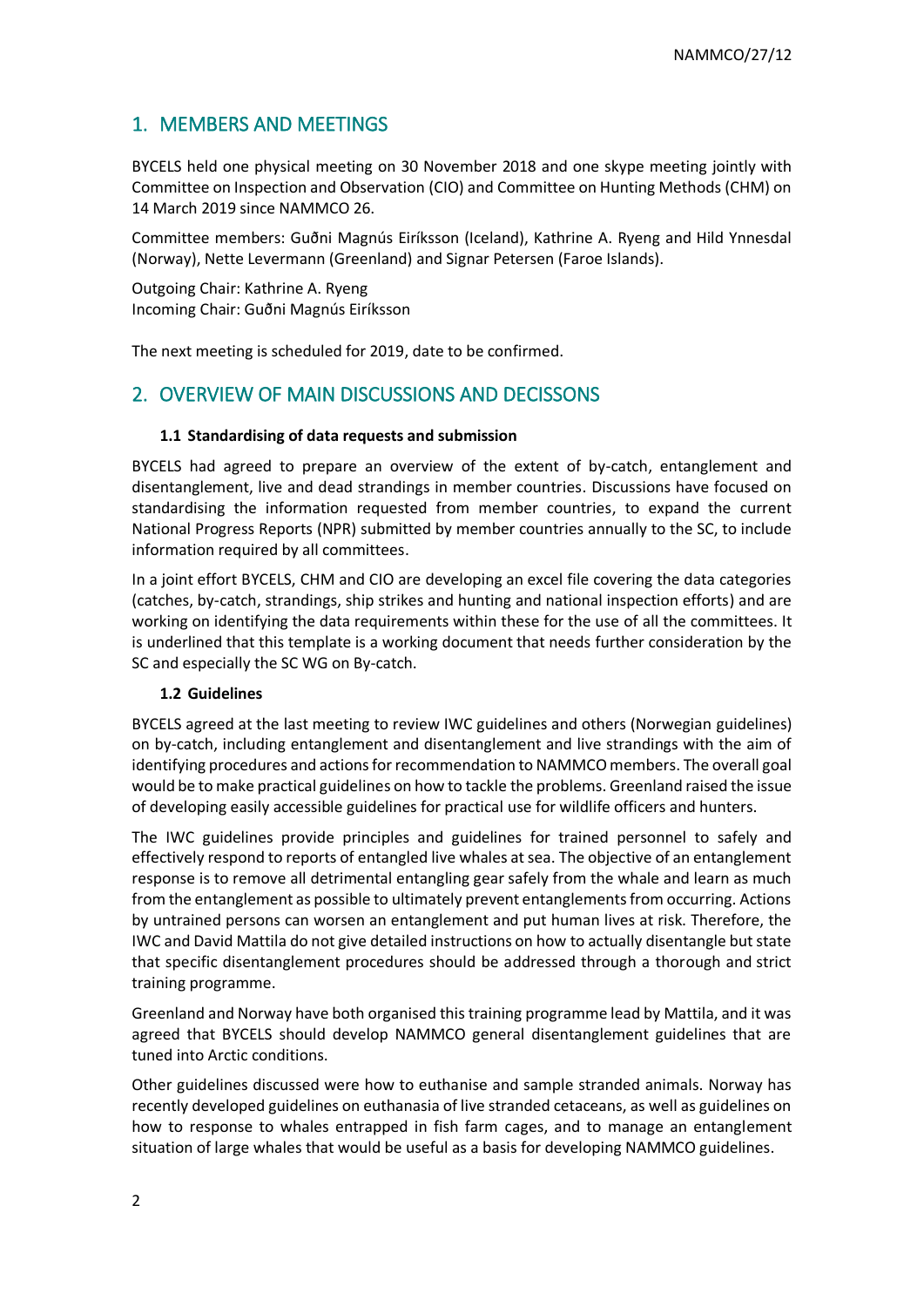#### **1.3 Member countries reporting on by-catch, entanglement and live strandings**

#### **Faroe Islands**

Fishing vessels have to report everything they catch and if they catch marine mammals, they should specify which species. However, there is no systematic and controlled reporting of bycatch in the Faroes, but there is incidental reporting of different cetacean species by-caught. It is therefore difficult to know the level or extent of by-catch. There is no gill net fishing in shallow waters (usually representing a high risk for by-catch) but there are other fishing gear taking different species of marine mammals. Minke whales have been by-caught in trawls and pinnipeds in longlines.

Fishermen report via an electronic logbook or an ordinary logbook that goes to the Ministry. From 2019 it will be only electronic logbooks in use. Reporting of strandings are sent to the Museum of Natural History on a voluntary basis. Reporting of lost fishing gear is mandatory.

#### **Greenland**

All catches are reported annually to PINIARNEQ by self-reporting. In addition, every marine mammal taken under license (this entails all whales and walrus, for seals only hunting permit and no license is required) must be reported by hunter or the responsible person (captain of the harpoon boat or the chosen leader in the collective hunt) through the Særmeldingskjema. This form should be submitted to the municipal authorities shortly after the hunt and is later forwarded to the Ministry the is required to fill out a reporting form (.

The report includes information about the hunter, his license and boat, description of the weapon used to kill the animal, serial number of the grenade in the case of a large whale, it gives information on species, catch area and different kinds of biological data depending on the species e.g. for large whales: flensing place, body length, sex, reproductive state of females, stomach contents, weight of editable products and estimated time to death (TTD). Cases of struck and lost are also reported.

Regulations require entangled and stranded large whales and narwhal and beluga to be reported immediately to the Ministry. Only the large fishing vessels have electronic logbooks – all others report via ordinary logbooks. The buyer/traders presently have an obligation to report by-caught marine mammals.

The 2011 stranding course developed a protocol for strandings and looked at how stranding networks could be set up. Greenland has a very long and uninhabited coastline resulting in sporadic reporting that will never really depict the extent of strandings. Incidents should be reported, and it is the responsibility of the municipality to deal with it. Typically, if the condition of a stranded animal permits it will be towed out at sea to be carried away with the stream.

The Ministry developed a procedure for entangled and stranded whales that has been publicly available since 2011 but has generated few responses.

In 2016 a disentanglement course was organised for wildlife officers lead by David Mattila. Disentanglement equipment were bought and placed in different regions.

There has been an increase in humpbacks being entangled in pond net (cod fisheries). In Greenland by-caught animals that are euthanised must be distributed for free without any moany involved. For whalers and fishermen this represents bad business, as they receive a small payment for killing the animal and at the same time ruining their own market.

#### **Iceland**

Reporting of whale caches is mandatory and based on hunters self-reporting and by inspectors when these are active. Reporting by fisheries are via electronic logbooks for the large vessels